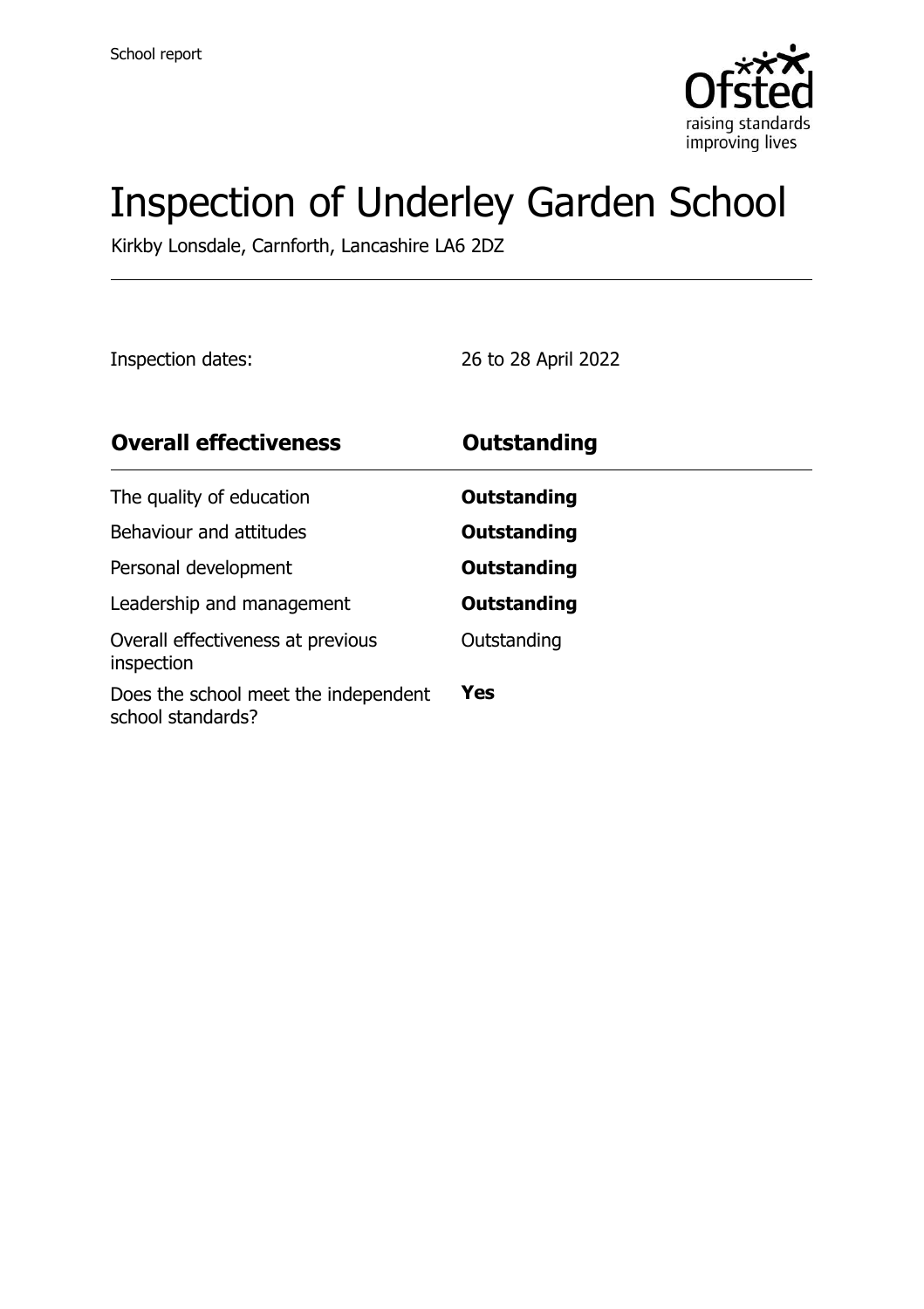

# **What is it like to attend this school?**

Leaders and staff share a strong determination that all pupils will achieve their very best. This ambition is realised. Pupils flourish at this welcoming, happy and successful school.

Underley Garden School is like a caring family. Pupils benefit from the warm and friendly relationships that they have with staff. New pupils settle very quickly, making friends. They love spending time with the teachers' dogs, Maggie, Dora, Molly and Ollie.

Pupils feel safe at school. They know that staff will deal with any concerns that they have. Pupils are confident that if bullying were to happen, leaders would deal with it effectively.

Pupils develop as confident individuals. This is because leaders plan frequent opportunities for pupils' personal development. Pupils are fully involved in many aspects of school life. For example, they take great pride in running the school shop, delivering the school post and caring for the beautiful gardens.

Classrooms are a hive of learning activity. Pupils are keen to share their ideas with others. They strive to earn merit points for behaving well. Around school, older pupils are excellent role models to younger pupils.

# **What does the school do well?**

Leaders have designed a broad, enjoyable and carefully considered curriculum. Pupils' learning is broken down into small, logical steps by skilled staff. Staff ensure that pupils have plenty of opportunities to revisit and secure earlier learning. For example, in mathematics, staff make sure that pupils learn and revisit important number facts. From their varied starting points, pupils thrive and achieve very well.

Pupils at the school have a wide range of special educational needs and/or disabilities (SEND). When pupils join the school, a team of therapists work closely with staff, parents and carers to identify with precision pupils' individual social, emotional and learning needs. Leaders use this information to develop detailed support programmes for each pupil. Staff are highly skilled in ensuring that the curriculum is carefully tailored to each pupil's needs.

Leaders have ensured that reading is a high priority across the curriculum. Staff plan imaginative and fun reading activities which encourage pupils to read for pleasure. Pupils love to share books with their peers and staff. Leaders ensure that the strategies used to develop pupils' reading are precisely matched to pupils' needs. Pupils develop their phonics knowledge in carefully ordered steps. Reading books are closely matched to pupils' reading ability. When appropriate, pupils develop as confident and fluent readers.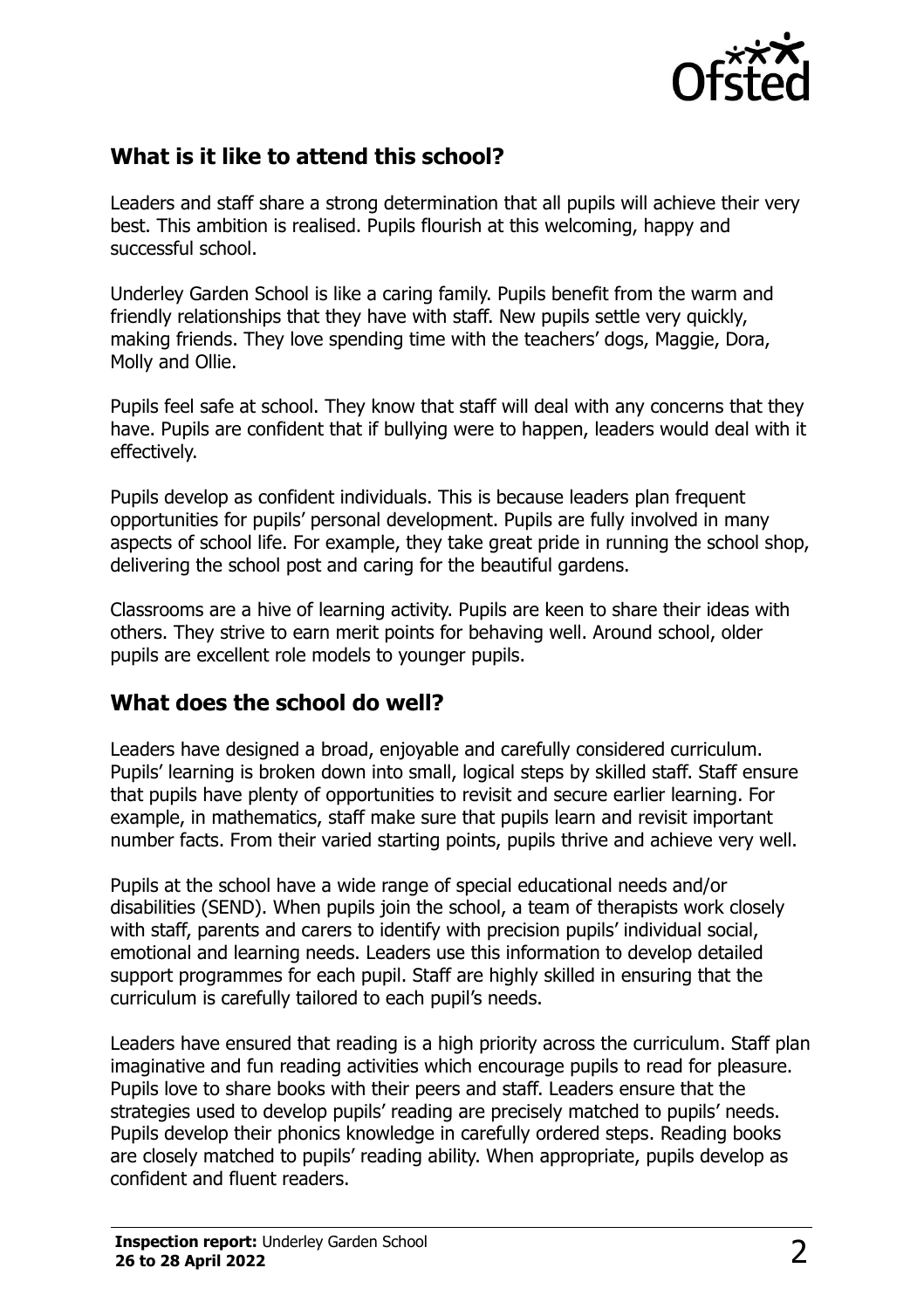

During their time at the school, pupils thrive personally as well as academically. Staff provide just the right balance of nurture and challenge to ensure that pupils make rapid gains in their self-esteem and confidence. For example, pupils take part in exciting outdoor activities such as sailing and climbing. They take great pride in their achievements.

Leaders make every effort to prepare pupils for the adult world. For example, pupils apply and are interviewed for leadership roles in school. They develop a wide range of knowledge, including gardening, decorating and caring for animals. Pupils benefit from detailed careers advice which is appropriately matched to pupils' aspirations and aptitudes. Leaders provide a wide range of trips and visits to help pupils develop an understanding of the opportunities available to them. Leaders make full use of the local community to provide pupils with valuable experiences of work. Staff help pupils to learn important life skills, such as using a washing machine and preparing healthy meals. Pupils move on successfully to a range of college and training settings of their choice.

Pupils develop as active and thoughtful citizens. For example, the school council help leaders to take important decisions, such as about changes to the school uniform. Pupils are keen to help others, for example through litter picking in the local area and raising funds for charity. Pupils learn to appreciate differences, such as in ethnicity.

Staff are extremely well trained and supported by leaders to manage pupils' behaviour successfully. Staff ensure that pupils develop the important skills needed to be successful learners, for example to persevere when work is tricky. Staff ensure that pupils gain the knowledge to manage their own emotions successfully. For example, pupils make full use of the school's quiet areas when they need some time to be calm.

Staff enjoy working at the school. They appreciate the many training opportunities that the proprietor body provides for them. Staff report that leaders are very considerate of their workload and well-being when making decisions. This ensures that staff feel valued.

Leaders make excellent use of the school's spacious buildings and beautiful grounds in order to support pupils' learning and well-being. Classrooms and learning areas are bright, attractive and well resourced.

Parents are full of praise for the school. They described the transformational impact that the school has on their children. Comments from parents typically praised the school, focusing on the progress that their children were making and how happy they are to attend each day.

The proprietor body has a detailed understanding of the independent school standards (the standards). It fulfils its statutory duties. This includes ensuring that the school's accessibility plan complies with schedule 10 of the Equality Act 2010.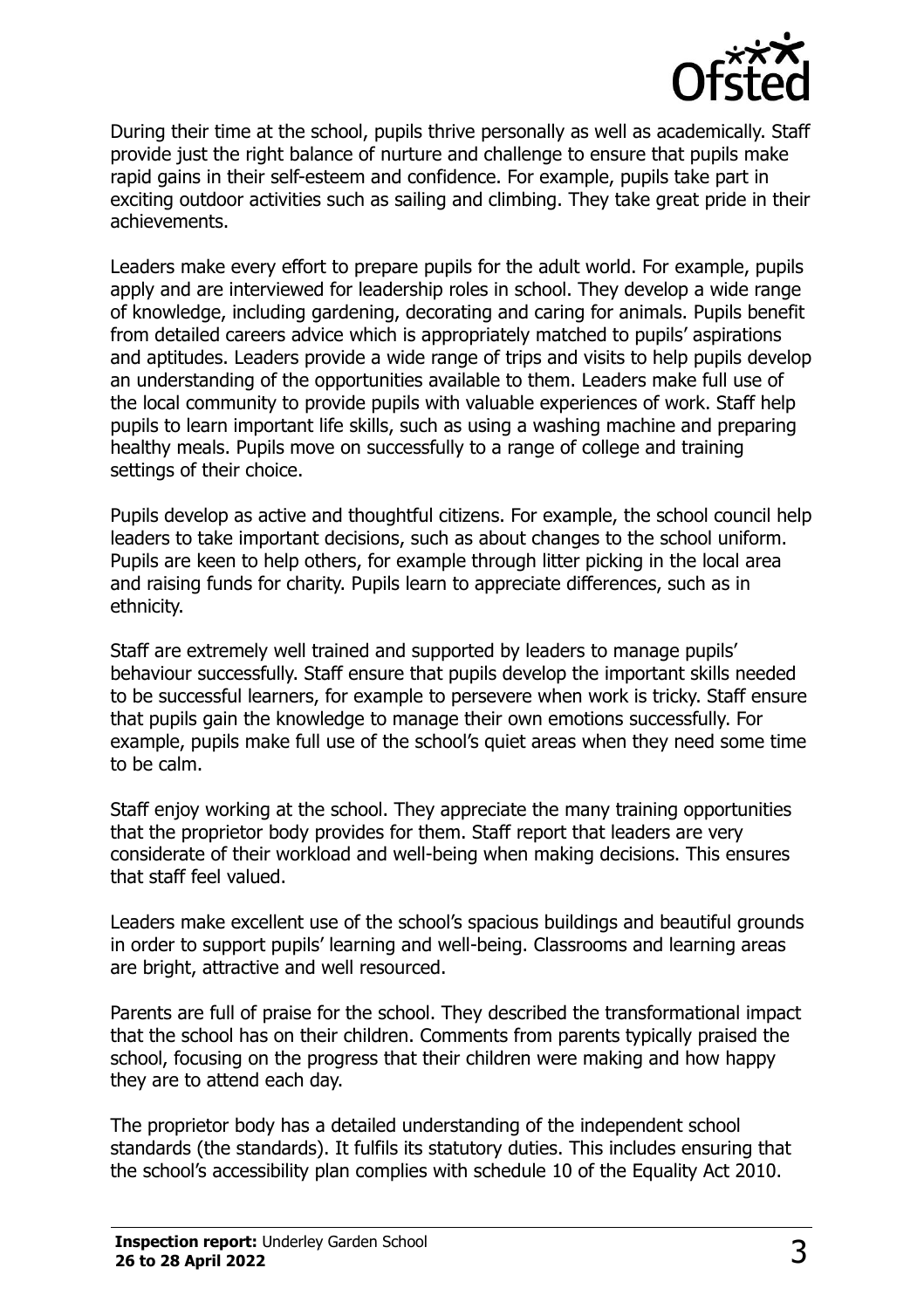

The proprietor body ensures that the school is a safe place where all are treated equally and with respect.

As part of this inspection, inspectors considered leaders' request to increase the number of pupils on roll from 72 to 96. The proprietor body intends to use the school's current safeguarding, health and safety policies and procedures to ensure that the proposed new pupils and staff will be safe, should the proposed increase to the pupil numbers be granted.

The proprietor body has taken effective steps to ensure that the school buildings for the proposed new number of pupils complies with government legislations for fire safety. The parts of the school buildings that the proprietor body intents to use for teaching the proposed new pupils are well decorated. Suitable provision for pupils has been made, for example through the provision of an appropriate number of toilet facilities which are separate for boys and girls.

The proprietor body has suitable plans in place to increase the number of teaching and support staff in school. This is to ensure that the proposed new pupils will be properly supervised. The proprietor body intends to use their existing policies and procedures when recruiting and checking new staff, should the proposed increase to the pupil numbers be granted. This is to ensure that any staff recruited to work in the school are suitable to work with pupils.

# **Safeguarding**

The arrangements for safeguarding are effective.

Leaders ensure that staff receive regular and detailed safeguarding training. This ensures that staff are very alert to possible signs of abuse. They are quick to report any concerns to leaders.

Leaders follow the latest government guidance when dealing with any safeguarding concerns. They have ensured that the safeguarding policy is up to date and published on the school's website. Leaders work closely with external agencies to protect pupils.

Through the carefully planned curriculum, pupils find out about how to keep themselves safe in range of situations which may lead to harm. For example, pupils learn about how to stay safe online.

#### **How can I feed back my views?**

You can use [Ofsted Parent View](http://parentview.ofsted.gov.uk/) to give Ofsted your opinion on your child's school, or to find out what other parents and carers think. We use information from Ofsted Parent View when deciding which schools to inspect, when to inspect them and as part of their inspection.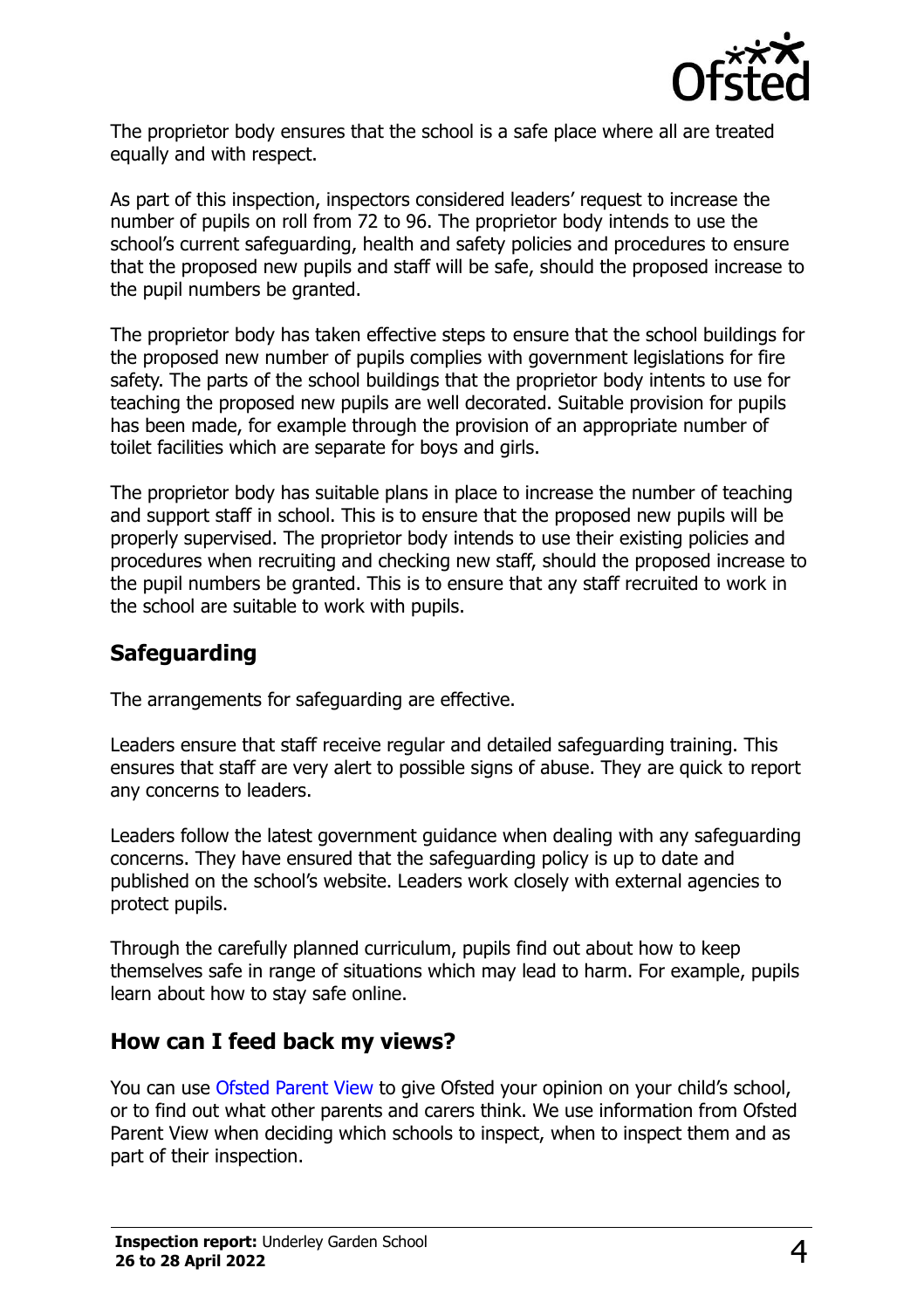

The Department for Education has further [guidance](http://www.gov.uk/complain-about-school) on how to complain about a school.

If you are the provider and you are not happy with the inspection or the report, you can [complain to Ofsted.](http://www.gov.uk/complain-ofsted-report)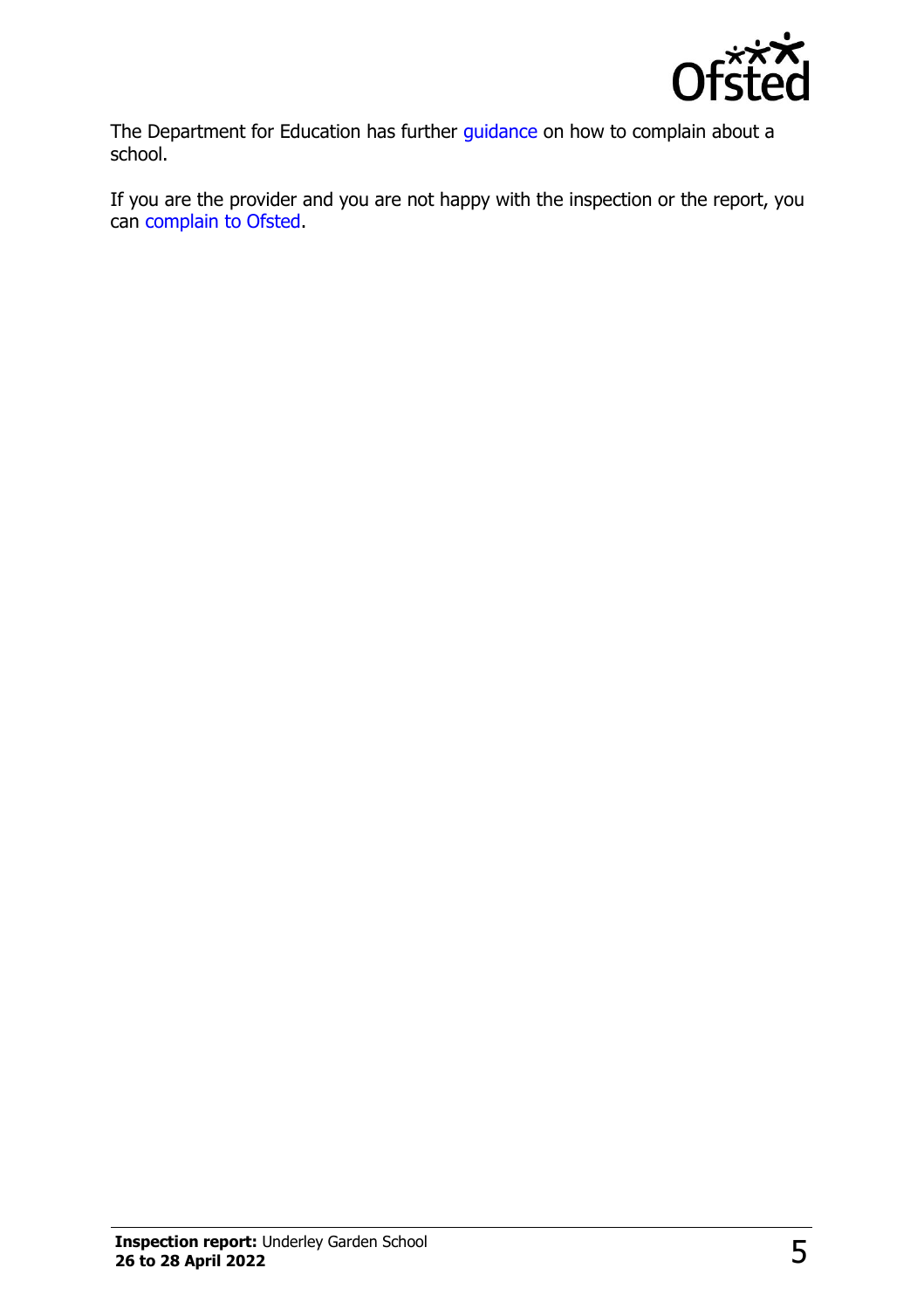

# **School details**

| Unique reference number             | 112461                           |
|-------------------------------------|----------------------------------|
| <b>DfE</b> registration number      | 909/6044                         |
| <b>Local authority</b>              | Cumbria                          |
| <b>Inspection number</b>            | 10210325                         |
| <b>Type of school</b>               | Other independent special school |
| <b>School category</b>              | Independent school               |
| Age range of pupils                 | 5 to 19                          |
| <b>Gender of pupils</b>             | Mixed                            |
| Number of pupils on the school roll | 69                               |
|                                     |                                  |
| <b>Number of part-time pupils</b>   | $\mathbf 0$                      |
| <b>Proprietor</b>                   | Acorn Care and Education Limited |
| <b>Chair</b>                        | <b>Richard Power</b>             |
| <b>Headteacher</b>                  | April Boyd                       |
| <b>Annual fees (day pupils)</b>     | £65,000-£97,000                  |
| <b>Telephone number</b>             | 01524 271 569                    |
| <b>Website</b>                      | www.underleygarden.co.uk         |
| <b>Email address</b>                | info@underleygarden.org          |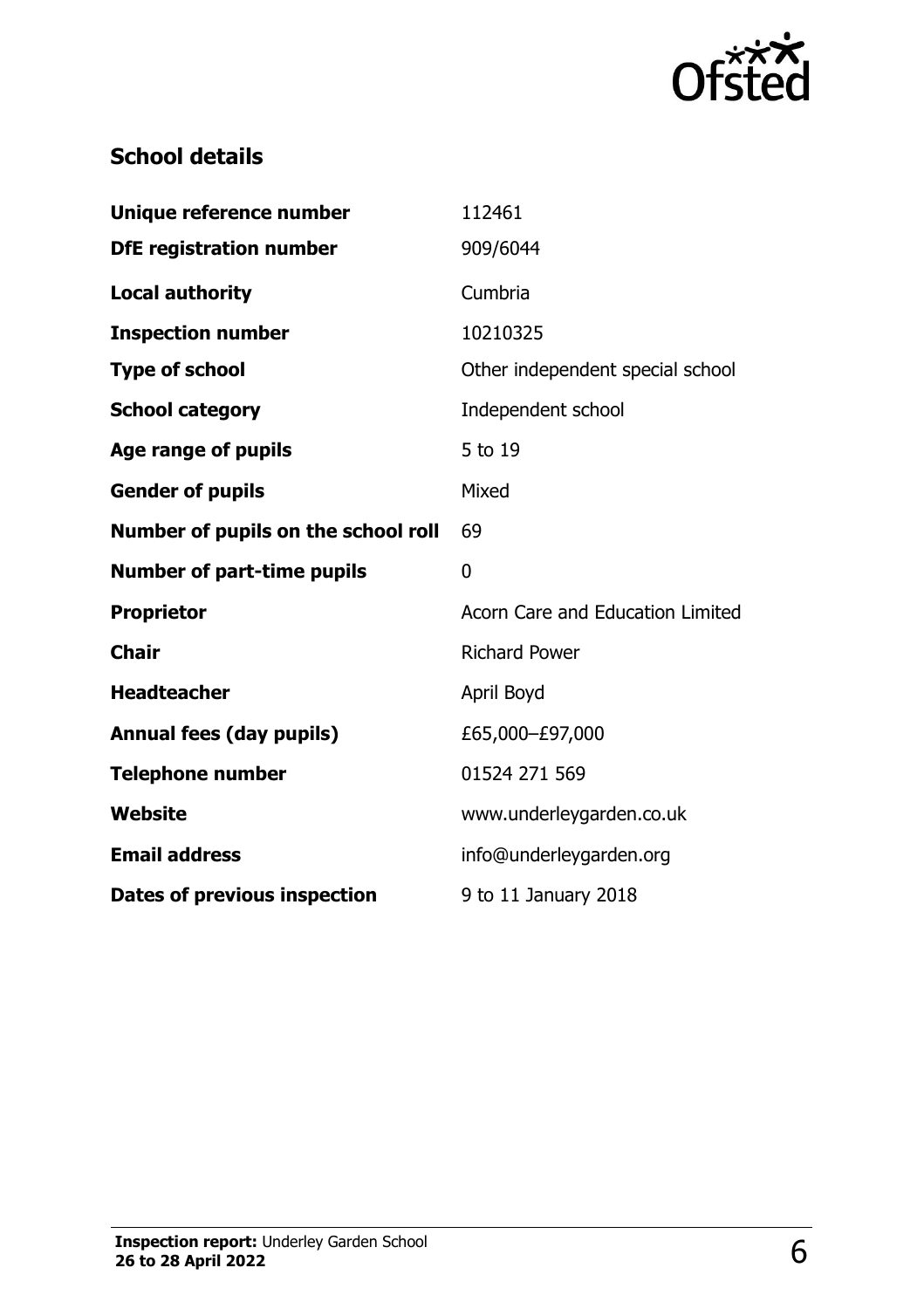

# **Information about this school**

- A new headteacher has been appointed since the previous inspection.
- The school uses no alternative provision.

# **Information about this inspection**

Inspectors carried out this inspection under section 109(1) and (2) of the Education and Skills Act 2008. The purpose of the inspection is to advise the Secretary of State for Education about the school's suitability for continued registration as an independent school.

The school meets the independent school standards. These are the requirements set out in the schedule to the Education (Independent School Standards) Regulations 2014.

- This was the first routine inspection the school received since the COVID-19 pandemic began. Inspectors discussed the impact of the pandemic with school leaders and have taken that into account in their evaluation.
- Inspectors carried out deep dives in these subjects: reading, mathematics, history and personal, social, health and economic education. For each deep dive, inspectors met with subject leaders, visited a sample of lessons, spoke to teachers, spoke to some pupils about their learning and looked at samples of pupils' work. Inspectors also looked at pupils' work and spoke to leaders about some other subjects.
- During the inspection, inspectors spoke with pupils about school life. They spoke with the headteacher, senior leaders, members of staff and members of the proprietor body. They also met with the school's special educational needs coordinator and members of the school's therapy team.
- Inspectors considered responses to Parent View, Ofsted's online questionnaire. They spoke with some parents at the start of the school day and by telephone. They considered the responses to Ofsted's online questionnaire for staff. They also considered the responses to Ofsted's online questionnaire for pupils.
- During the inspection, inspectors reviewed a range of documentation including that in relation to safeguarding and information relating to the independent school standards. They looked at records of pupils' behaviour and attendance.
- Inspectors checked the school premises.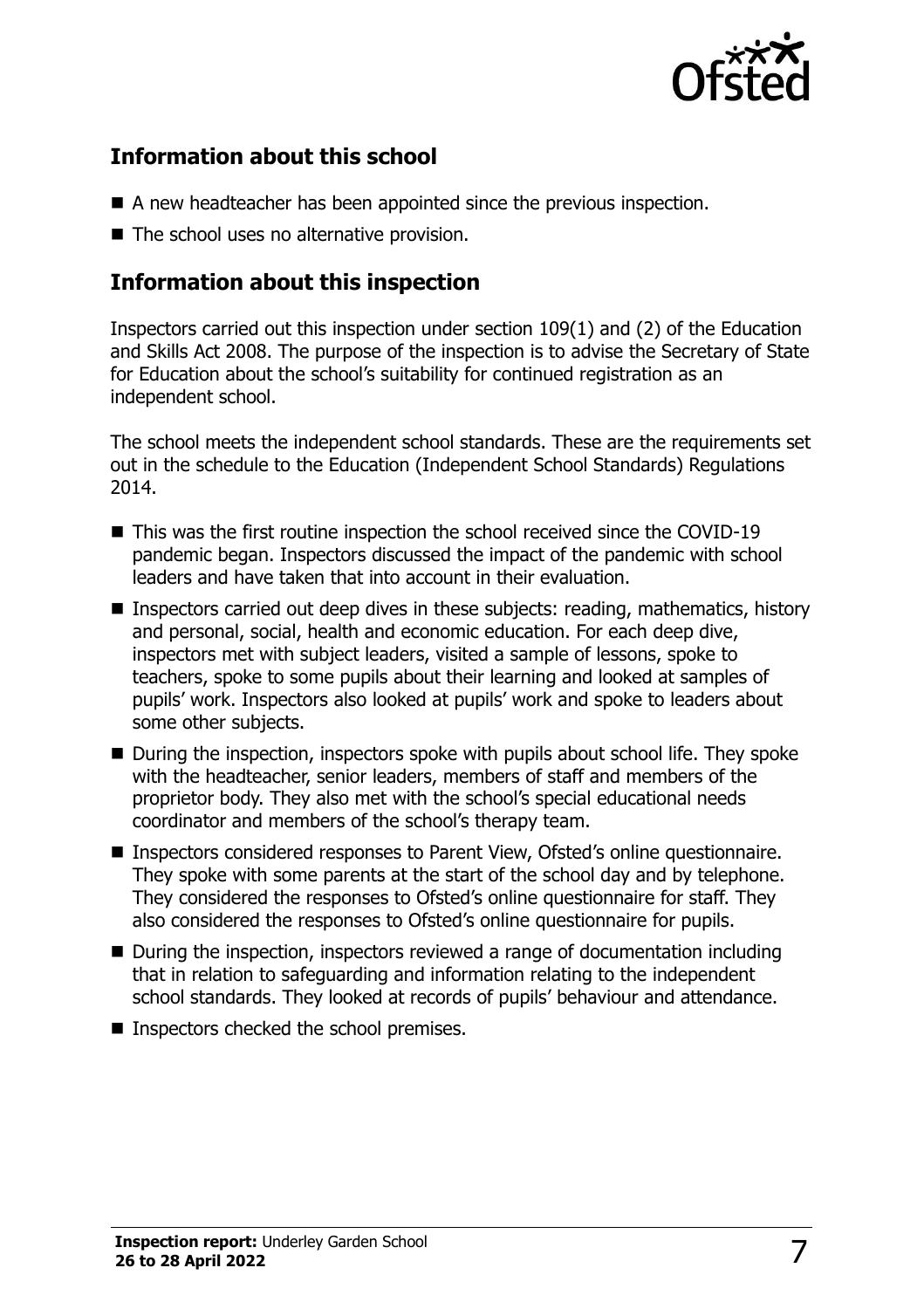

#### **The school's proposed change to the maximum number of pupils, from 72 to 96 pupils.**

The school has applied to the Department for Education (DfE) to make a 'material change' to its registration. At the DfE's request, inspectors checked whether the school is likely to meet the relevant independent school standards if the DfE decides to approve the change. This part of the inspection was carried out under section 162(4) of the Education Act 2002.

■ The outcome of this part of the inspection is: the school is likely to meet the relevant independent school standards if the material change relating to the school provision is implemented.

### **Information about the material change inspection**

■ Inspectors discussed proposed new staffing levels with leaders.

#### **Inspection team**

Elizabeth Stevens, lead inspector Her Majesty's Inspector

Lindy Griffiths Ofsted Inspector